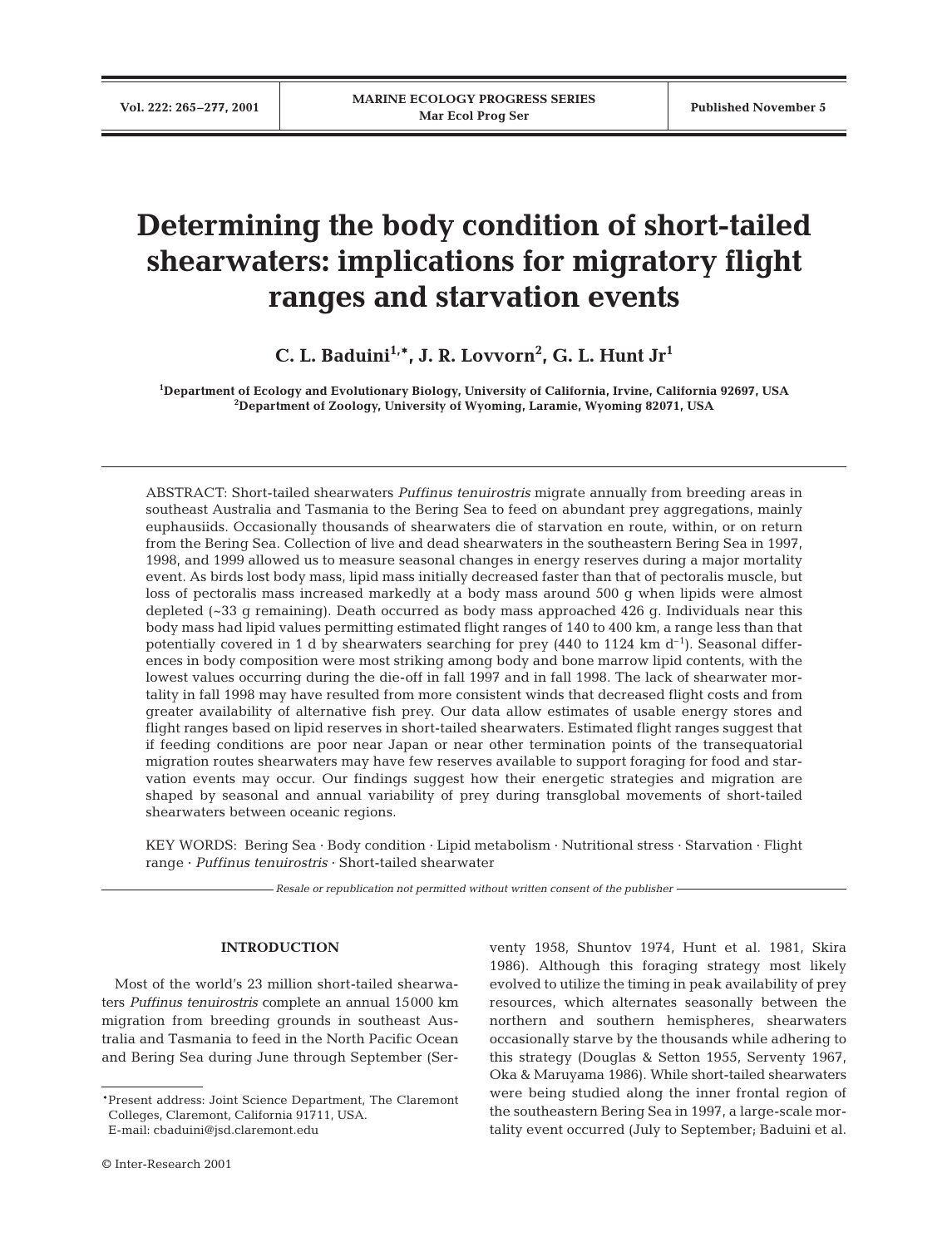2001). Large scale die-offs of shearwaters are infrequent in the Bering Sea because this is a highly productive area, with C fixation of  $\sim 200$  mg m<sup>-2</sup> yr<sup>-1</sup> on the shelf (McRoy et al. 1986) and usually has abundant prey resources of euphausiids and fish. The objective of this study was to describe the patterns of loss of body mass, lipids, protein, and bone marrow lipids in a natural population of short-tailed shearwaters before, during, and after this mass mortality event. Additionally we modeled the flight ranges potentially available to birds given their remaining lipid reserves. The results provide a context for assessing the energetic requirements and flight limitations for individuals searching large areas (several hundred  $\rm km^2)$  for patchily distributed prey in the Bering Sea, for adult foraging trips during breeding, and for shearwaters migrating across productive and non-productive oceanic regions.

Few studies of birds have been able to show severe nutritional stress in a natural setting (Owen & Cook 1977, Jenni-Eiermann & Schifferli 1989, Fournier & Hines 1994, Jeske et al. 1994, Lovvorn 1994), and few have determined the relation between lipid and protein mobilization during starvation. The observed dieoff of short-tailed shearwaters in the southeastern Bering Sea in 1997 was unusual not only for its magnitude of ~200 000 individuals and up to 11% of the total population (live and dead shearwaters surveyed during fall 1997) but also for its timing and location (Baduini et al. 2001). Most major mortality events of short-tailed shearwaters occurred where the transequatorial migrations terminate. In the southern hemisphere, die-offs occur along the eastern coast of Australia on the return trip from the North Pacific Ocean (Douglas & Setton 1955, Serventy 1967). In the northern hemisphere, die-offs have occurred along the Pacific coast of Japan in April through June (Kawaguchi & Marumo 1964, Ozawa 1964, Kuroda 1967, Sugimori et al. 1976, Oka & Maruyama 1986, Toyohashi Wild Bird Club unpubl. data). These repeated mortality events off Japan and Australia have been associated mostly with young-of-the-year individuals caught in storms, a lack of food, and subsequent starvation, and little evidence exists for death caused by disease (Serventy 1967). Thus, it is possible to conceive how useable energetic stores become critical to traveling long distances between productive oceanic regions where these birds must feed and renew energy reserves.

To determine usable levels of stored reserves, we described the components of body composition (lipids versus lean components) that were utilized initially as short-tailed shearwaters began to starve. Starving birds and mammals adjust to long-term fasting and starvation generally by using fat reserves and sparing protein (Cherel et al. 1988, 1992, Robin et al. 1988, Groscolas et al. 1991, Cherel et al. 1993, 1995). Bone marrow lipid, which contains mainly fat cells (Little 1973), is usually one of the last lipid reserves utilized during starvation (Pond 1978). As a result, the absence of bone marrow lipid has been used to indicate severe fasting conditions in birds (Raveling et al. 1978, Hutchinson & Owen 1984, Jeske et al. 1994, Thouzeau et al. 1997) and mammals (Davis et al. 1987, La Jeunesse & Peterson 1993, Chan-McLeod et al. 1995). Also, Oka & Maruyama (1985) have used visual evaluation of tibiotarsus and femur marrows as a method of estimating nutritional condition of short-tailed shearwaters during mortality events in Japanese waters. Thus, we examined bone marrow lipid levels in order to identify severe starvation.

We also modeled how observed variation in body condition affects flight ranges, because short-tailed shearwaters are highly migratory and much of their foraging success depends on searching large expanses of ocean and locating highly variable and aggregated prey. On the basis of measured and predicted body lipid stores, we estimated flight ranges of shearwaters in the Bering Sea of adults performing long and short foraging trips to provision chicks at colonies in Australia (Weimerskirch & Cherel 1998), and adults leaving breeding colonies to begin the transequatorial migration to the North Pacific Ocean (Lill & Baldwin 1983). Our results suggest how the long migrations, energetic strategies, and mortality patterns of these shearwaters are shaped by seasonal and inter-annual fluctuations in the timing and location of oceanic production at global scales.

### **MATERIALS AND METHODS**

**Changes in body composition with starvation.** Shorttailed shearwaters were collected under permit during 6 research cruises to the southeastern Bering Sea in spring (27 May to 28 June) and fall (27 August to 12 September) 1997, during spring (23 May to 24 June) and fall (15 August to 7 September) 1998, and in spring (17 May to 19 June) and summer (19 July to 22 August) 1999

Table 1. Summary of number of individual short-tailed shearwaters collected in this study from the southeastern Bering Sea.

| Year | Spring<br>(May/June) | Summer        | Fall<br>(July/August) (August/September)                                 |
|------|----------------------|---------------|--------------------------------------------------------------------------|
| 1997 | 36                   |               | .57 <sup>a</sup>                                                         |
| 1998 | 36                   | $\mathcal{L}$ | 41                                                                       |
| 1999 | 59                   | 45            |                                                                          |
|      | event for analyses   |               | <sup>a</sup> Includes beachcast carcasses collected during the mortality |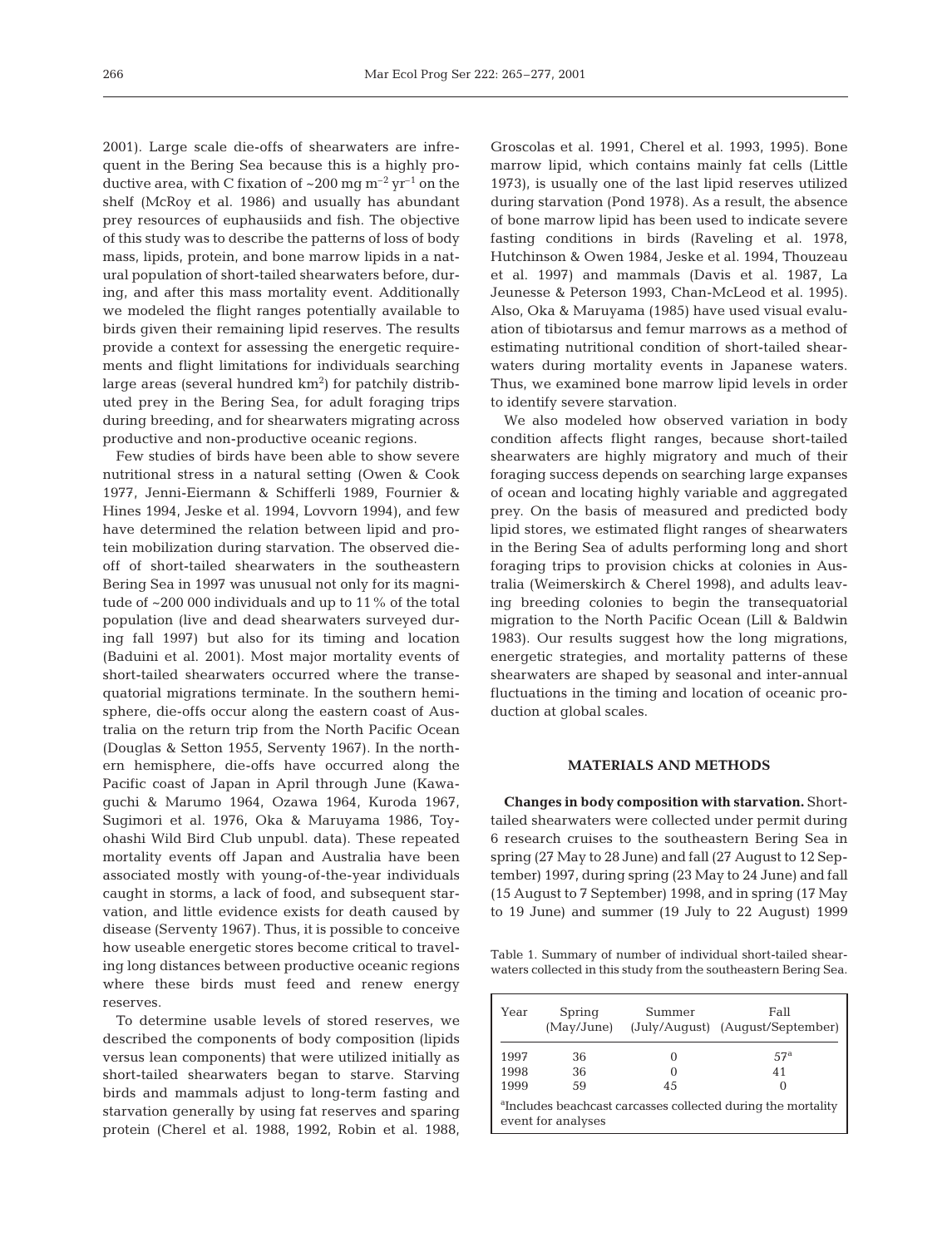(Table 1 & Fig. 1). Shearwaters foraging or sitting on the water were collected using a 12 gauge shotgun. In addition, during the mortality event of fall 1997, we obtained 12 'fresh' beachcast carcasses with feathers still waterproof, indicating that death had probably occurred within 1 wk of collection (31 July to 17 Aug 1997; carcasses provided by the US Fish and Wildlife Service, Anchorage, AK). Although it is uncommon to sample body condition of dead individuals, because these carcasses were fresh and internal organs were intact, they provided a unique opportunity to determine the body mass, lipid content, and pectoralis muscle mass from recently dead birds. Every measurement was not made on each individual. The distribution of measurements made on specimens varied among years and between collected and beachcast individuals (Table 2). Because not all measures were available for all birds sampled, sample sizes in the analyses differ from the numbers of birds collected.

Wet body mass (total mass upon capture minus stomach contents) was measured at sea immediately after collection using a 1 kg scale  $(\pm 10 \text{ g})$ ; Pesola AG, Switzerland). Wet breast muscle mass (1 side of pectoralis muscle) was measured using a top-loading precision balance (± 0.01 g; Acculab Sartorius Group, Newtown, PA). Wet pectoralis mass measurements were doubled for analyses (i.e. full breast). Wet liver masses were measured at sea using a Pesola 200 g scale  $(\pm 2 \text{ q})$ . All organs were returned to the carcass and carcasses were then frozen and stored (–20°C) for later analyses (i.e. homogenization for lipid extraction).

Frozen birds were thawed and defeathered by hand plucking. The entire bird (excluding feathers) was passed through a conventional meat grinder 6 times (2 times through a wide bore blade and 4 times



Fig. 1. The study area in the southeastern Bering Sea.  $(\blacksquare)$  stations within the Nunivak Island, Cape Newenham, Bristol Bay, Port Moller, Nelson Lagoon, and Slime Bank grids. The inner shelf domain is inside of the 50 m isobath, the middle domain between the 50 and 100 m isobaths, and the outer domain between the 100 and 200 m isobaths

through a small bore blade), with hand mixing between passes to homogenize the sample. Three subsamples of 30 g (wet mass) were measured from the homogenate, and each was combined with 2 to 3 g of infusorial earth that was dried and weighed before addition to the homogenate. The combined sample was dried in a convection oven at  $60^{\circ}$ C ( $\pm$  5°; Kerr 1982) for 24 to 48 h or until the dry mass stabilized. Dry body mass was determined by multiplying the mean percentage dry content of homogenized subsamples by wet body mass (without stomach contents). Lean dry mass was then calculated by subtracting dry body lipid mass (in grams) from dry body mass (excluding feathers).

Dry samples were placed in tared extraction thimbles and weighed. Lipid content was obtained by extracting

Table 2. Summary of body measurements taken on short-tailed shearwaters collected alive and beachcast during each season (by number of individuals)

| Measurement            |        | 1997     | Collected alive | 1998 | 1999           |          | Beachcast<br>1997 | Total |
|------------------------|--------|----------|-----------------|------|----------------|----------|-------------------|-------|
|                        | Spring | Fall     | Spring          | Fall | Spring         | Summer   | Fall              |       |
| Wet body mass          | 36     | 45       | 36              | 41   | 59             | 45       | 12                | 274   |
| Lean dry mass          | 24     | 22       | 24              | 23   | 24             | 22       | 12                | 151   |
| Dry lipid content      | 24     | 22       | 24              | 23   | 24             | 22       | 12                | 151   |
| Wet pectoralis mass    | 10     | 39       | 36              | 41   | 59             | 44       | 12                | 241   |
| Wet liver mass         |        | $\theta$ | 35              | 41   | 58             | 45       | 12                | 191   |
| Bone marrow lipid mass | 11     | 15       | $\theta$        | 7    | $\overline{0}$ | $\Omega$ | $\Omega$          | 33    |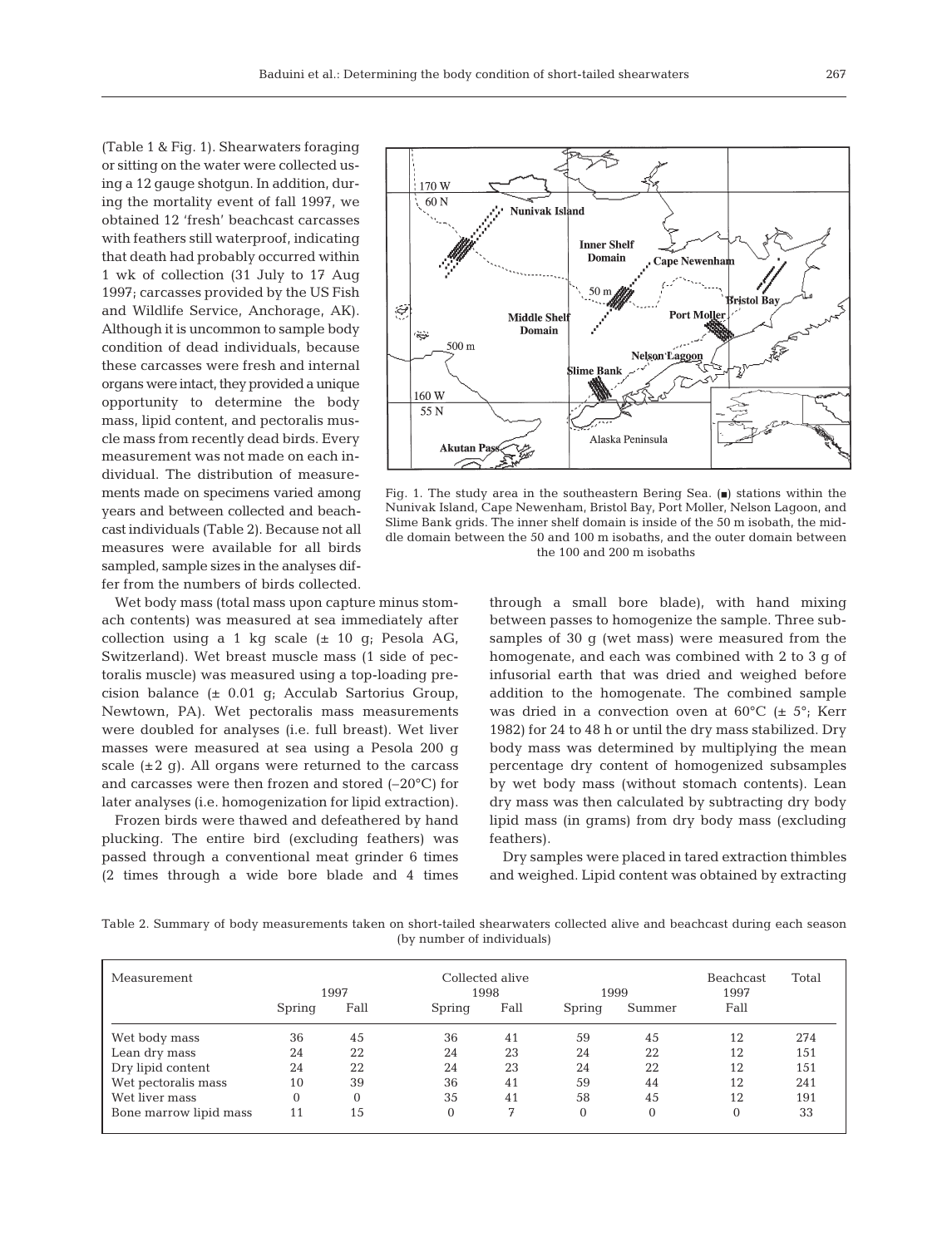the dried samples in petroleum ether (boiling range 39.3 to 56.5°C) for  $20 \pm 1$  h (Christie 1982, Dobush et al. 1985, Roby 1991). After extraction, samples were redried in a convection oven for 24 h or until a constant mass was achieved. The lipid content of each subsample was determined as the difference in dry mass of the sample before and after extraction (excluding mass of infusorial earth). The mean lipid content in the 3 subsamples was used to calculate body lipids of the entire individual. Body fat (in grams) was calculated by multiplying the mean percentage lipid content of the subsamples by dry body mass (excluding feathers).

Bone marrow lipid content was measured in a separate set of birds  $(n = 26)$  collected in June and August 1997 and from 7 birds collected in August 1998, which were not processed for body lipid content. Lipids were measured and combined from 3 leg bones (femur, tibiotarsus, and tarsometatarsus). For each bird, both legs were dissected, muscle and connective tissue were scraped from bones, and each leg was used as a dependent replicate. Next, the leg bones were broken in half to expose marrow for extraction. All 3 leg bones were combined and dried to constant mass in an oven at 60°C, weighed on a top-loading AE240 precision balance (Mettler Toledo, Columbus, OH), and extracted in petroleum ether for 20 h. Extracted bones were redried for 24 h and reweighed. Lipid content was estimated as the difference in leg bone mass before and after extraction. If the leg bones were broken during the at-sea collection, they were not used for lipid analyses.

To investigate patterns of lipid and protein loss during starvation, regressions were constructed for lipid content, wet pectoralis muscle mass (full breast), and wet liver mass on wet body mass. Although only a single value was measured for each body component for each bird, collectively, the many samples of birds over a 3 yr period revealed patterns that may have occurred as a single bird starved in the wild. This method, although not as rigorous as experimentally starving individuals in a controlled environment, had the advantage of allowing observation of patterns in a natural setting.

Total body length was used as an overall measure of body size to determine whether body size, rather than emaciation, could be a major contributor to the patterns observed in body composition. The first principal component in a principal component analysis of 5 measures of body size (total length, tarsus length, culmen, wing chord, and bill depth) accounted for 27% of the variance in body size. We used total length as an overall measure of body size because it had the highest factor loading (0.432) of the 5 measures with the first principal component and was available for all birds. ANOVA showed that total lengths of males, females, and individuals of unknown sex did not differ signifi-

cantly from one another  $(F = 1.73, p = 0.180, n = 260)$ . There was also no significant difference in total length between mature and immature individuals  $(F = 0.063)$ .  $p = 0.802$ ,  $n = 148$ ). Mature individuals were identified as females only by the presence of a convoluted oviduct, indicating that the bird had experienced egg laying. Thus, although the sample contained some smaller and some larger birds, on average, all individuals from our sample population were of similar size in terms of total length. Therefore, the patterns in body mass, lipid content, and muscle mass loss could be analyzed independently of body size.

Since lipid mass, pectoralis mass, and liver mass are components of body mass, it is statistically inappropriate to regress body mass with lipid mass, etc., because the *x* and *y* variables are not independent of one another and by necessity would be correlated (van der Meer & Piersma 1994). Thus, dry lipid mass was regressed with lean dry body mass, an independent measure. Wet body mass is a universal component used by both researchers and managers for describing relative body condition of birds. Thus, body mass was related to changes in lipids and other body components. To relate the amount of lipid stores remaining at a given wet body mass, we included isoclines of wet body mass in Fig. 2. Wet pectoralis mass was regressed against dry lipid mass to indicate the relative use of lipid storage components and protein during starvation.

Linear  $(y = mx + b)$ , power  $(y = mx^a)$ , and exponential  $(y = me^{ax})$  functions were tested for best fit with each data set (best fit = highest  $r^2$  value; Statistica for Windows version 5, Statsoft Inc., Tulsa, OK). The inflection point of the function (where the change in lean dry mass and change in lipid mass were equal and slope = 1) was used to determine the body mass at which transition occurred from use of primarily lipid to mostly muscle stores.

**Comparisons of body condition among seasons.** To compare body condition indices among seasons and years, we tested for the covariance of condition variables with total length (Packard & Boardman 1987). When significant, a covariance adjusted mean was calculated using Statistica 95 to determine seasonal differences in lipid content, pectoralis mass, liver mass, and bone marrow lipid content.

**Estimation of flight ranges.** Body lipid values predicted for individuals of varying wet body mass were used to calculate the energy available for flight and corresponding flight ranges of shearwaters using Pennycuick's (1989) 'flight.bas' program. The program calculated the costs of flight by using the power required to maintain flapping flight at the maximum range speed and was uncorrected for wind speed. Flight distance for an individual with given lipid content was calculated assuming an energy density of  $3.9 \times 10^7$  J kg<sup>-1</sup> of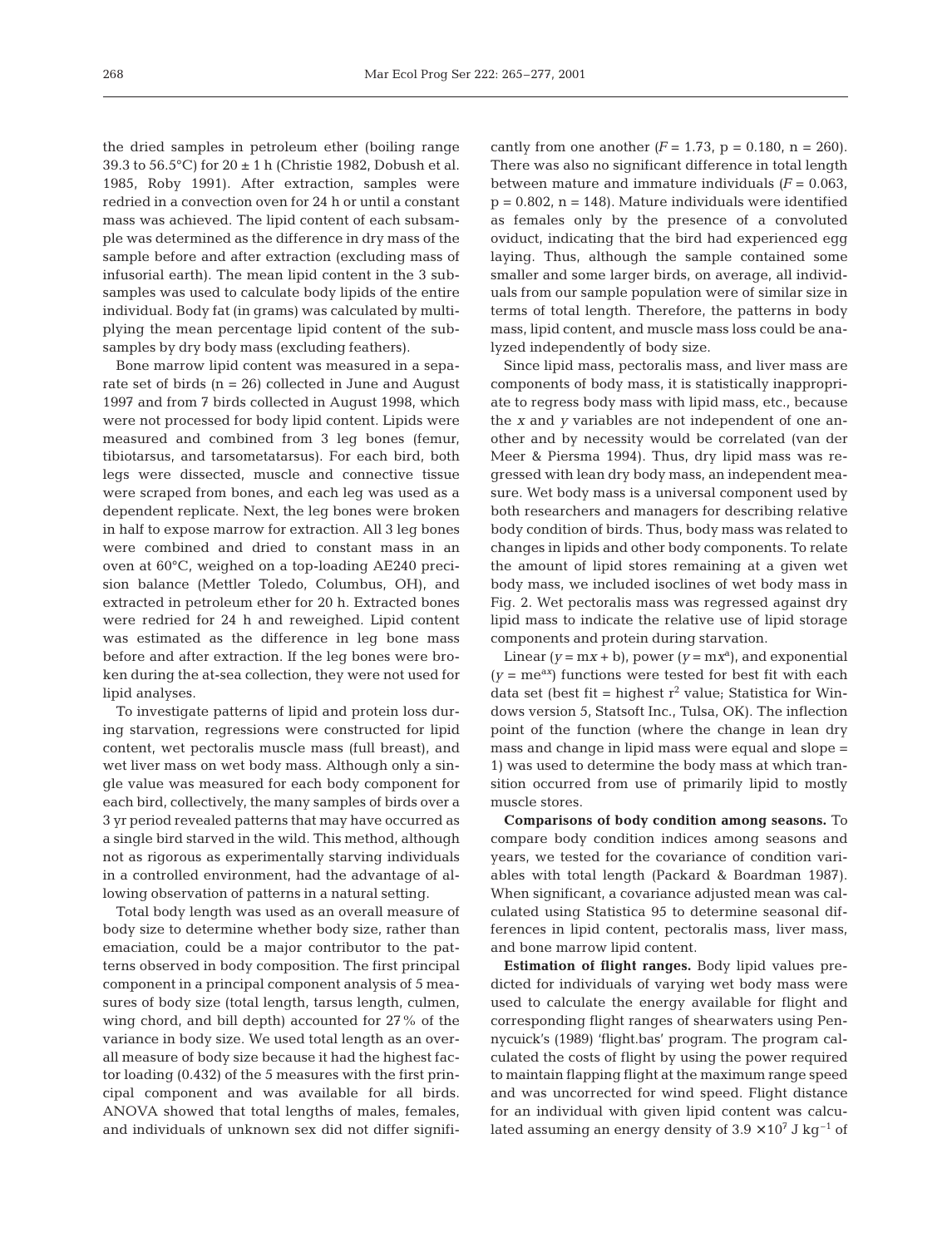

Fig. 2. Significant regression equations for patterns of nutritional condition in short-tailed shearwaters. (a) Change in lean dry mass with lipid mass. Isoclines are values for body mass (wet body mass upon capture minus stomach contents). The breakpoint in the regression is at 8 g lipid mass and corresponds to a body mass of 450 g. (b) Change in pectoralis muscle mass with lipid mass. (c) Change in wet body mass minus liver mass and in liver mass

fat and assuming that fat was the only energy source (Pennycuick 1989). Lipid reserves for a given wet body mass were estimated from the regression equation in Fig. 2.

We used lipid stores to estimate flight ranges for short-tailed shearwaters; however, there is evidence that shorebirds and passerines also utilize protein stores while migrating (Piersma & Jukema 1990, Jenni-Eiermann & Jenni 1991, Akesson et al. 1992, Gauthier et al. 1992). Nevertheless, it is unclear whether the use of protein stores during migration is devoted directly to increased flight costs, thus allowing an increase in flight range. Lindstrom & Piersma (1993) have suggested that protein utilization during migration may be attributed to tissue maintenance (as opposed to flight per se) during the increased demands of flight. Additionally, there is empirical evidence that the relative contribution of protein relative to total energy expenditure during sustained flight varies according to initial lipid stores (Jenni & Jenni-Eiermann 1999). When ini-

tial fat content of migrating birds is low (5% of total body mass), the relative protein contribution to total energy expenditure is up to 20%. When initial fat content is greater (25 to 30%), relative protein contribution to total energy expenditure is ca 5 to 7% and this value remains relatively constant for birds with a fat content >30%. In our flight calculation estimates, we calculated flight ranges for seabirds with a range of fat estimates from 2 to 25% and thus the contribution of protein catabolism during migration may change according to fat content. Thus, our estimates of flight range are minimum estimates and do not include the contribution of proteins to estimated flight distance. It is likely that because of the low energy density of protein stores (ca 4.1 kcal  $g^{-1}$ ) relative to lipid stores (ca 9.3 kcal  $g^{-1}$ ), the contribution of proteins to energy expenditure and increased distance in flight is much less than that of lipids. In a review of fat and protein utilization during long migratory flight distances, Jenni & Jenni-Eiermann (1999) concluded that during migra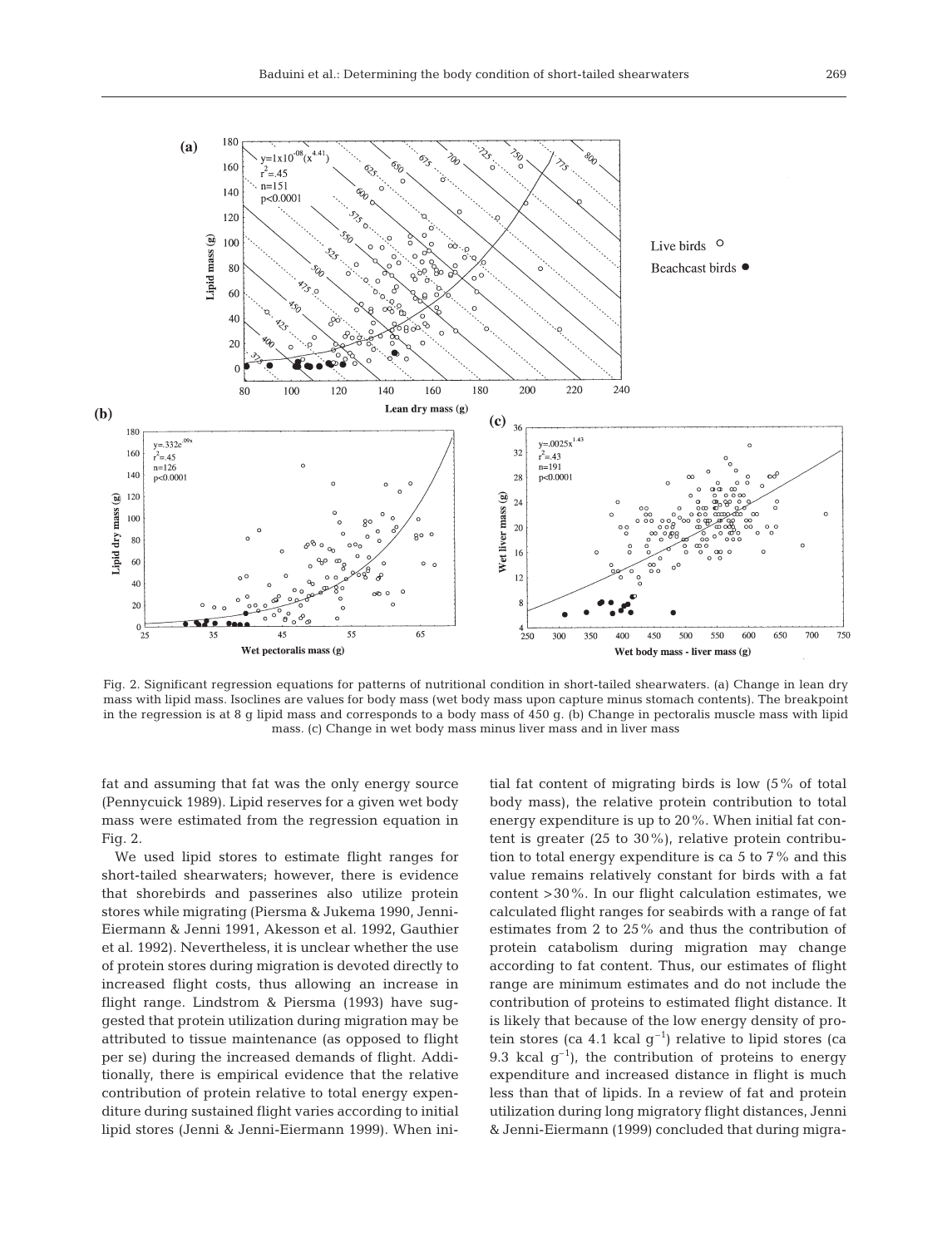tion, endurance flight is sustained mostly (up to 90%) by lipid fuel stores if dehydration is negligible.

Because shearwaters do not fly solely by flapping, but use a combination of flapping and gliding (Warham 1990), we developed a range of distance estimates that may account for the differences in costs between these modes of flight (Ballance 1995). Furness & Bryant (1996) measured costs of flight in relation to wind speed in the northern fulmar *Fulmarus glacialis*, a procellariiform seabird, slightly larger than shearwaters, using the doubly labeled water technique (Tatner & Bryant 1989). Wingbeat rate (beats  $s^{-1}$ ) and field metabolic rates estimated for flight gradually decreased as a function of wind speed and leveled out at 2 to 3 times the basal metabolic rate (BMR) when wind speeds reached  $8 \text{ m s}^{-1}$ and wingbeat rate was  $<$ 1 beat s<sup>-1</sup>, essentially gliding flight. The mean at-sea (flying) metabolic rate was 4.5 times BMR, but ranged between 1.4 and 7.8 times BMR depending on wind conditions. They concluded that for individual birds with high field metabolic rates, flapping flight was used for up to half the time spent at sea. The flight.bas program, based on aerodynamic theory, determined that the power required for continuous flapping flight of short-tailed shearwaters of varying wet body mass ranged from 10.3 to 19.0 times BMR, approximately double the estimates measured by Furness & Bryant (1996). Because of the variable range in flight costs, we calculated flight ranges based on proportions between flapping and gliding flight (from 0 to 100% gliding flight). Flight ranges calculated by the equations of aerodynamic theory for flapping flight using the flight.bas program (Pennycuick 1989) correspond to estimates for 100% flapping flight. These distance values were then adjusted according to the percentage of time spent gliding (for example, for 50% flapping and 50% gliding flight, estimated flight range was doubled). Also, a maximum possible range that shearwaters could fly is provided, given that short-tailed shearwaters were solely using gliding flight. Ballance (1995) showed, using doubly-labeled water measurements on free-ranging redfooted boobies *Sula tridactyla*, that flight costs may be as much as a third less than costs estimated if steady flapping flight were assumed (Pennycuick 1989). The discrepancy is probably related to the dynamic soaring type of flight used by red-footed boobies (Ballance 1995).

## **RESULTS**

#### **Changes in body composition with starvation**

Lipid mass decreased significantly with decreasing lean dry mass (Fig. 2a;  $r^2 = 0.45$ ,  $p < 0.0001$ ,  $n = 151$ ). A power function best described this relation. The inflection point where the slope  $= 1$  was 144 g lean dry mass and 33 g dry lipid mass, which corresponds to a wet body mass value just greater than 500 g (6.6% adiposity: dry lipid mass divided by wet body mass  $\times$  100; Fig. 2a). Below 425 g wet body mass, lipids were almost completely exhausted and most change was due to a reduction in lean dry mass. In contrast, above 600 g wet body mass, the change in lipid mass accounted for most (ca 70%) of the change in body mass.

An exponential fit best described the relation between dry lipid mass and wet pectoralis mass  $(r^2 = 0.45)$ ,  $p < 0.0001$ ,  $n = 126$ ; Fig. 2b). For values greater than 55 g pectoralis mass, most of the decrease in body mass was attributed to lipid loss. For pectoralis mass less than 45 g, most of the body mass decrease was associated with loss of the breast muscle. This relation implies that mainly lipids were metabolized as shearwaters initially lost body mass, whereas flight muscle mass was mobilized as an energy source once lipid stores were depleted.

A power curve best described the relation between liver mass and liver-free wet body mass  $(r^2 = 0.43,$  $p < 0.0001$ ,  $n = 191$ ; Fig. 2c), although this relation was almost linear  $(r^2 = 0.38, p < 0.0001, n = 191)$ .

#### **Comparisons of body condition among seasons**

Dry lipid mass did not covary significantly with total length ( $r^2$  = 0.005, p = 0.39, n = 142), and because variances were unequal among groups, a non-parametric Kruskall-Wallis rank test was performed to test for significant differences in lipid content among seasons. The mean lipid content of short-tailed shearwaters differed among different seasons  $(H = 73.23, p < 0.0001,$  $n = 151$ ). The season with the greatest mean body lipid content was spring 1997 (mean  $= 94.73$  g) and the lowest values (mean = 3.23 g) were among beachcast birds collected during the die-off in August 1997 (Fig. 3). Interestingly, mean lipid values were lower during fall 1998  $(mean = 31.05 \text{ q})$  than fall 1997 (mean = 45.59), yet no die-off occurred. The lipid content of beachcast birds was essentially exhausted  $( $5 \, q$ )$ , indicating that they had consumed their lipid energy reserves.

Pectoralis mass covaried significantly with total length  $(F = 16.53, p < 0.0001, n = 236)$  and there were significant differences among seasons in adjusted mean pectoralis mass  $(F = 16.49, p < 0.0001, n = 236$ ; Fig. 3). Liver mass did not covary significantly with total length and variances among seasons were unequal. A Kruskall-Wallis test showed that there were significant differences in mean liver mass among seasons  $(H = 39.80, p <$ 0.001,  $n = 191$ ). Mean liver mass of beachcast birds collected during the 1997 die-off were significantly lower than mean liver mass of birds in spring and fall 1998 and 1999 (liver mass was not collected in spring and fall 1997; Fig. 3).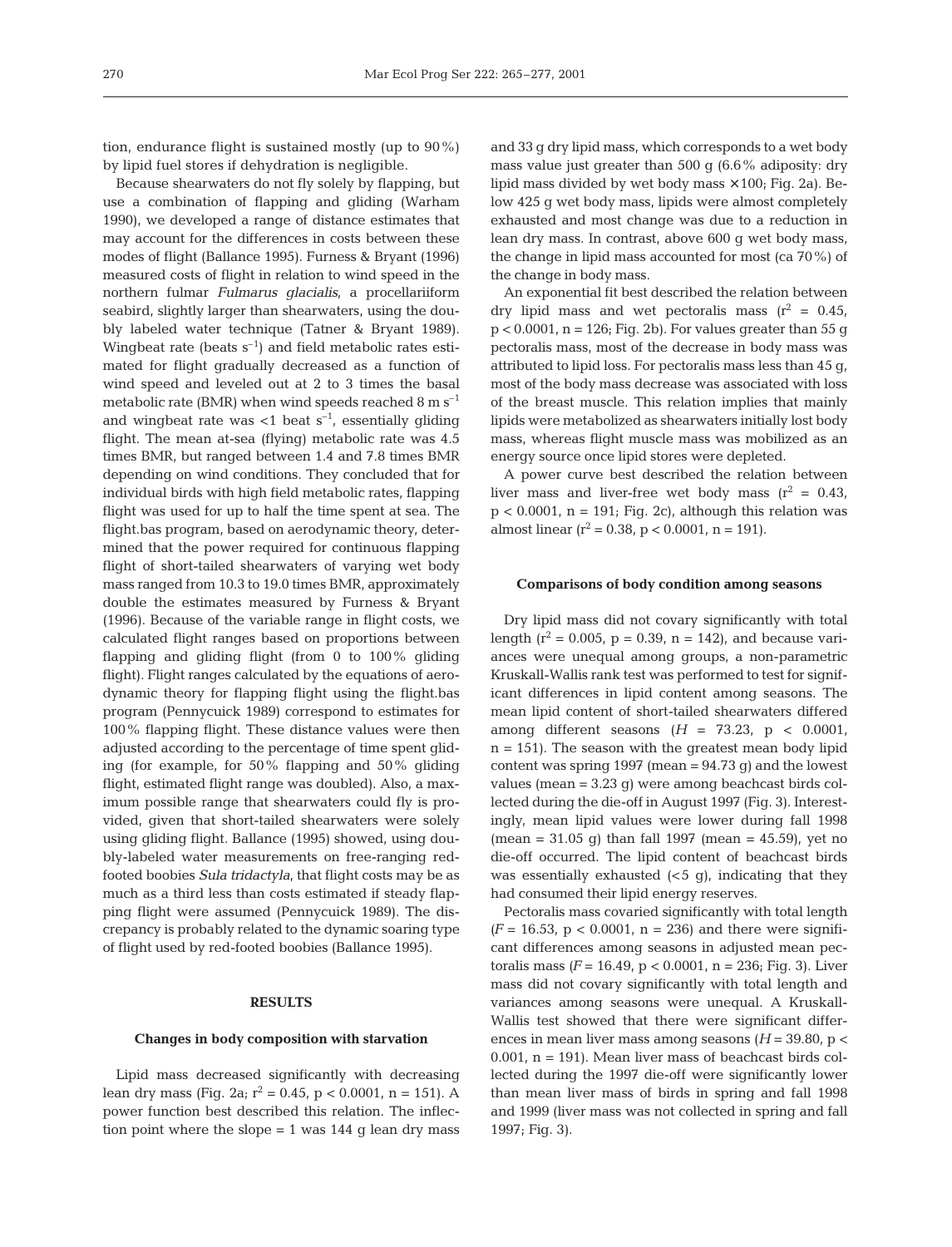

Fig. 3. Seasonal differences in dry lipid mass, wet pectoralis mass, wet liver mass, and dry bone marrow lipid mass. Means were adjusted when covariate (total length) was significant. Means ± SE reported for each season. Seasons that are significantly different from one another ( $p < 0.05$ ) are marked by different asterisk patterns (\*, \*\*, or \*\*\*). Seasons that are statistically indistinguishable are marked by similar asterisk patterns

The lipid content of leg bone marrow covaried significantly with total length  $(F = 4.77, p = 0.037, n = 33)$  but not with tarsus length or tarsus mass, and thus bone lipid content was adjusted for body size. There were significant differences among the adjusted mean bone marrow lipid content in spring 1997, and in fall, during the die-off (Tukey multiple comparison,  $p = 0.031$ ,  $n = 26$ ; Fig. 3), spring 1997 and fall 1998 (Tukey,  $p = 0.045$ ,  $n = 18$ ; Fig. 3). Bone marrow lipid content was lower during the die-off in fall 1997 (adjusted mean  $= 0.470$  g) than during the previous spring 1997 (adjusted mean = 0.720 g). However, the bone marrow lipid content was significantly lower in fall 1998 (adjusted mean  $= 0.330$  q) than that in birds during the die-off in fall 1997. Most birds collected during the die-off had a measurable amount of lipid left in the bone marrow (mean  $\pm$  SE: 0.47  $\pm$  0.09 g), indicating that marrow lipid stores were still available as an energy source.

(11 g) were 137 to 548 km (Table 3). The flight ranges for birds weighing 500 g, the body mass at which the change in lipids equaled the change in lean dry mass, were 959 to 3836 km. For birds foraging for offspring at a colony in Tasmania, flight ranges were 2000 to 8500 km based on fat stores (59 to 72 g) estimated from published body masses. Shearwaters leaving colonies in southeast Australia and migrating to the North Pacific Ocean with ca 67 g of body fat had maximum range estimates of 8320 km. Thus, shearwaters must encounter adequate densities of prey within 2000 to 8000 km of leaving the colony before body condition deteriorates and starvation is possible.

#### **DISCUSSION**

#### **Changes in body composition with starvation**

#### **Estimation of flight ranges**

Flight ranges for short-tailed shearwaters that were in poor body condition and close to death (wet body mass 426 g) and in which lipids were nearly exhausted

The anomalous weather events that occurred in the southeastern Bering Sea during 1997 to 1999 (Vance et al. 1998) and the shearwater mortality event that resulted in July to September 1997 (Baduini et al. in press) allowed us to observe changes in body composi-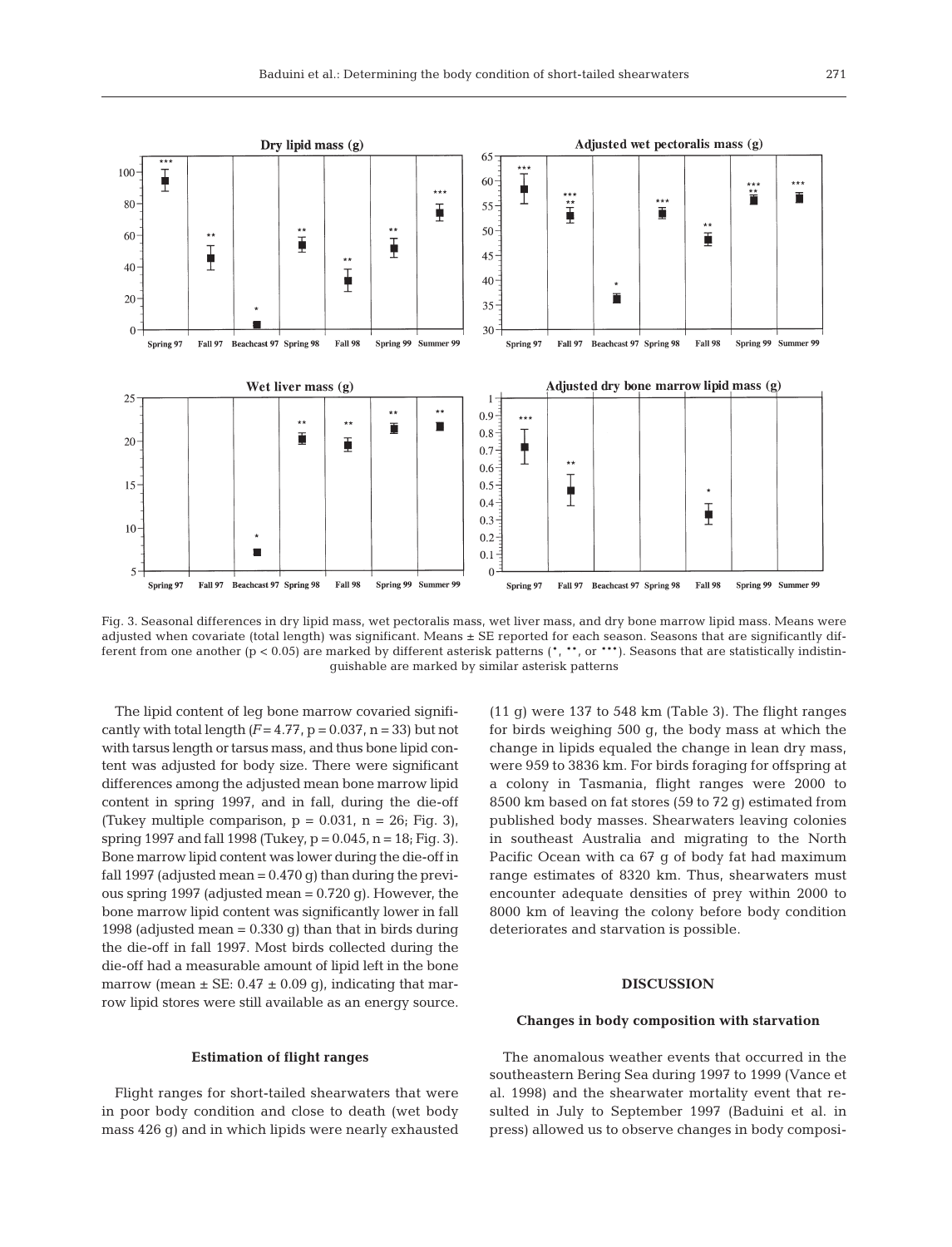| i<br>$2\text{MP}$ for c<br>od relative to basal metabolic rate<br>i<br>;<br>;<br>ARRIVED BURGE INTERNATIONAL PROPERTY<br>$\frac{1}{2}$<br>;<br>"Ye and noting e-<br>mong coon<br>י<br>ני ט<br>ţ<br>$\begin{array}{c} \n\hline\n\end{array}$<br>j<br>J<br>١<br>ł<br>֠<br>l<br>֖֖֖֖֖֖֖֖֧֖֧֚֚֚֚֚֚֚֚֚֚֚֚֚֚֚֚֚֚֚֚֚֚֚֚֚֚֚֚֬֝֓֞֝֓֬ | S)<br>くてっく<br>こくく<br>nemical or metabolic power (i.e. rate of consumption of fuel energy) rather than me<br>pressed as cr<br>¢<br>7<br><b>CASTER</b> | :<br>$\overline{\phantom{a}}$<br>֖ׅ֧ׅ֧ׅ֧֧֧֧֧֧֧֪ׅ֧֧֚֚֚֚֚֚֚֚֚֚֚֚֚֚֚֚֚֚֚֚֚֚֚֚֚֡֕֕֕֝֝֝֓֝֓֝֓֝֓֝֬֝֓֝֬ |
|-----------------------------------------------------------------------------------------------------------------------------------------------------------------------------------------------------------------------------------------------------------------------------------------------------------------------------|------------------------------------------------------------------------------------------------------------------------------------------------------|-------------------------------------------------------------------------------------------------|
| Í                                                                                                                                                                                                                                                                                                                           |                                                                                                                                                      |                                                                                                 |

| Condition<br>Location                                                                                                                                                      | mass (g)<br>Body | Fat mass from<br>equations (g)<br>regression | range speed<br>$(m s^{-1}) (V_{mr})$<br>Maximum | expended at<br>max. range<br>speed (W) <sup>a</sup><br>Power | metabolic<br>rate $(W)^a$<br>Basal | expended at<br>max. range<br>speed/BMR<br>Power | $100\,\%$ f |      | (f: flapping; g: gliding)<br>Flight range (km)<br>75% f 50% f<br>25% g 50% g | $25\%$ f 0% f<br>75% g 100% g |       |
|----------------------------------------------------------------------------------------------------------------------------------------------------------------------------|------------------|----------------------------------------------|-------------------------------------------------|--------------------------------------------------------------|------------------------------------|-------------------------------------------------|-------------|------|------------------------------------------------------------------------------|-------------------------------|-------|
| Lowest lipid content in<br>Southeastern Bering Sea<br>individual captured<br>alive                                                                                         | 426              | $\overline{\phantom{0}}$                     | 18.3                                            | 20.9                                                         | 2.03                               | 10.30                                           | 137         | 182  | 274                                                                          | 411                           | 548   |
| change in lipids equals<br>Inflection point where<br>Southeastern Bering Sea<br>change in lean dry<br>mass (slope=1)                                                       | 500              | 33                                           | 19.2                                            | 26.6                                                         | 2.19                               | 12.15                                           | 959         | 1275 | 1918                                                                         | 2877                          | 3836  |
| Weimerskirch & Cherel 1998)<br>for adults conducting short<br>food delivery to chicks)<br>Mean body mass (after<br>foraging trips (1-3 d;<br>Bruny Island, Tasmania        | 570              | 59                                           | 19.9                                            | 32.5                                                         | 2.28                               | 14.25                                           | 1950        | 2594 | 3900                                                                         | 5850                          | 7800  |
| Weimerskirch & Cherel 1998)<br>(after food delivery to chicks)<br>for adults conducting long<br>Mean body mass values<br>foraging trips (9-17 d;<br>Bruny Island, Tasmania | 590              | 72                                           | 20.1                                            | 34.2                                                         | 2.31                               | 14.81                                           | 2160        | 2873 | 4320                                                                         | 6480                          | 8640  |
| Mean body mass when adults<br>Cape Woolami, Phillip Island,<br>leave colony for N Pacific<br>(Lill & Baldwin 1983)<br>Victoria, Australia                                  | 583              | 67                                           | 20.1                                            | 33.6                                                         | 2.30                               | 14.61                                           | 2080        | 2766 | 4160                                                                         | 6240                          | 8320  |
| individual captured alive<br>Highest lipid content in<br>Southeastern Bering Sea                                                                                           | 740              | 52                                           | 21.6                                            | 48.8                                                         | 2.58                               | 18.91                                           | 2940        | 3910 | 5880                                                                         | 8820                          | 11760 |
| <sup>a</sup> Calculations from flight.bas program.                                                                                                                         |                  |                                              |                                                 |                                                              |                                    |                                                 |             |      |                                                                              |                               |       |
|                                                                                                                                                                            |                  |                                              |                                                 |                                                              |                                    |                                                 |             |      |                                                                              |                               |       |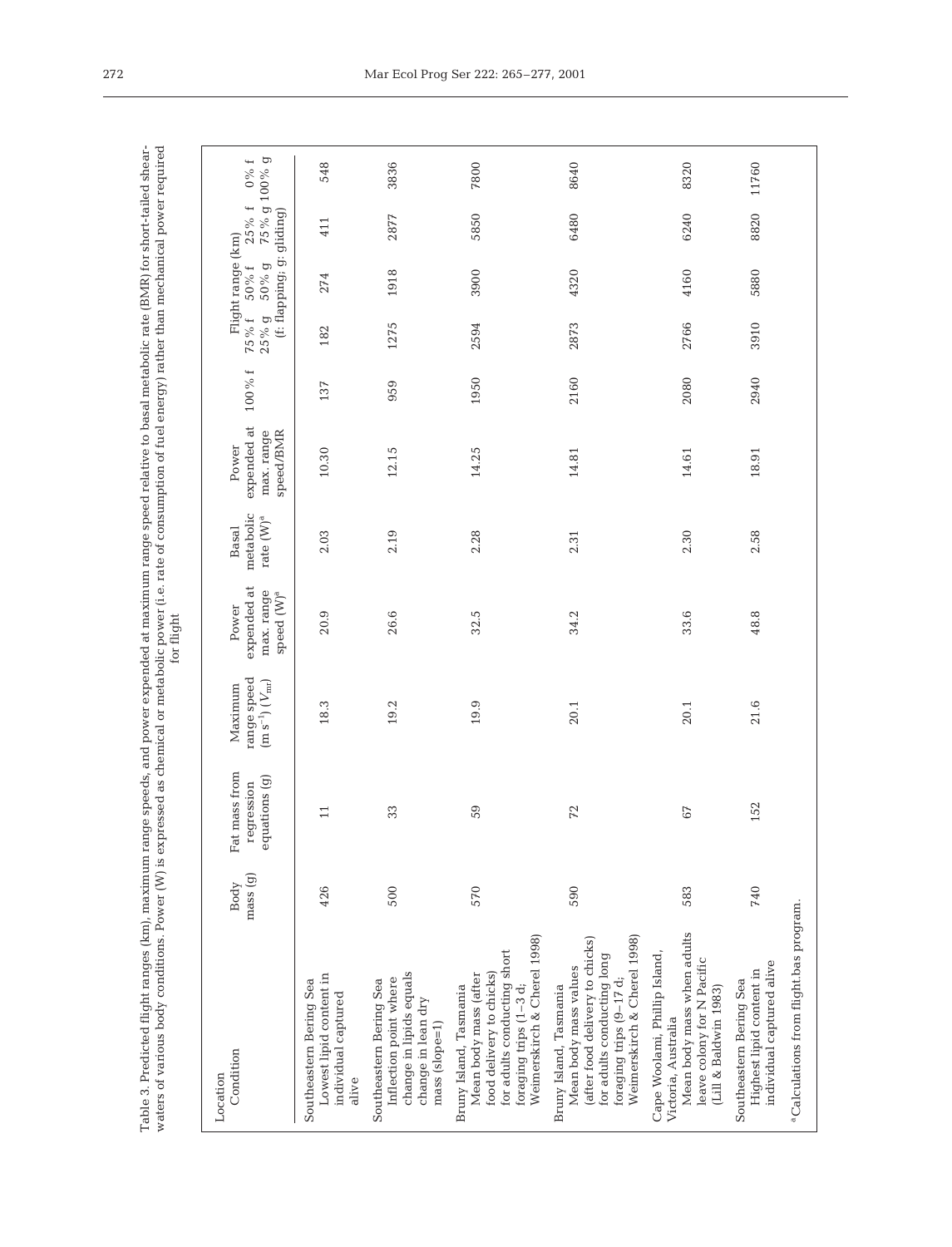tion of shearwaters during starvation. The changes in body composition in an undernourished wild population of short-tailed shearwaters were consistent with other models in which birds and mammals were experimentally fasted in a controlled environment (Cherel & Le Maho 1985, Cherel et al. 1987, Robin et al. 1988). Birds and mammals adjust to long-term fasting and starvation by increasing fat utilization and sparing protein (Cherel et al. 1988, Robin et al. 1988, Groscolas et al. 1991, Cherel et al. 1993, Cherel et al. 1995, Cherel & Groscolas 1999).

Three metabolic phases have been characterized during long-term fasting and starvation in penguins and domestic geese (Cherel et al. 1988). In Phase I, during the first few days without food, there is a sharp decrease in daily mass loss along with a decrease in protein catabolism. Phase II is characterized by utilization of neutral lipid stores, protein sparing, and a decrease in the rate of mass loss. During Phase III, there are low amounts of lipids left, protein is no longer spared and catabolism occurs, and the rate of mass loss increases. Protein catabolism increases during Phase III before lipid stores are completely depleted and is reversible (Cherel et al. 1988, Cherel & Le Maho 1991, Robin et al. 1998).

During starvation, short-tailed shearwaters initially lost lipid mass at a greater rate than muscle mass. There was a measurable amount of pectoralis muscle left in all of the birds collected. Because the decrease in pectoralis muscle mass was more gradual than lipid loss, and muscle loss did not increase until lipid mass values were below 20 g (Fig. 2b), proteins were selectively spared as body mass decreased and individuals starved. Although birds that have been recorded starving in the wild usually have reduced and atrophied pectoralis muscles (Piersma 1988), the use of these muscles and the ability to fly must be one of the last faculties to fail with the onset of starvation. The loss of the use of these muscles and inability to fly essentially inhibits a bird's ability to find prey, especially in species that must locate widely dispersed, patchy, and unpredictable food supplies, as in most seabirds.

Lipids were used mostly as an energy source until body mass decreased to about 500 g. Below 500 g, there was greater use of lean dry mass as an energy source. Bone marrow lipids, one of the last lipid stores to be used during starvation, had been mobilized by birds in fall 1997 and 1998. Coincidentally, in fall of 1997 and 1998, mean body mass values were  $515 \pm 9$  g and  $498 \pm 14$  g, respectively, and bone marrow lipids were significantly lower than in spring 1997, indicating that one of the last lipid stores utilized was being depleted. Approximately 500 g may be the lower limit of body mass at which short-tailed shearwaters enter Phase III of starvation. Although shearwaters were

captured alive at body mass 426 g, birds began to die when approaching this mass, as evidenced by the beachcast carcass data in which birds weighed 480 g or less (mean = 380 g). Nevertheless, beachcast birds died during or after Phase III of starvation. A body mass of 450 g may be a more biologically relevant valve for determining the onset of starvation and the increased probability of death. The energy expenditure of a bird sitting on the water and preening is approximately 1.2 times BMR (Dolnik 1980). Given this energy expenditure of birds that can no longer fly or are unwilling to fly in calm wind conditions, a shorttailed shearwater weighing 400 to 450 g can probably survive no more than 1 to 2 d before starving to death.

#### **Comparisons of body condition among seasons**

Mean lipid values for spring and fall 1998 were lower than those of shearwaters collected alive during the die-off in September 1997. It is somewhat puzzling why shearwaters collected in 1998 had lower lipid and lower pectoralis mass values, yet no large-scale mortality event was observed. There are 2 possible explanations why short-tailed shearwaters may have starved and died in 1997 but not in 1998. One is that winds were relatively absent throughout summer 1997 compared with 1998; thus, the increased flight costs in 1997 may have contributed to the demise of shorttailed shearwaters.

Shearwaters require moderate wind speeds (8 to  $12 \text{ m s}^{-1}$ ) for efficient gliding flight (Alerstam et al. 1993). Daily wind speeds from the ship's logs indicated that during the die-off in fall 1997, less than 50% of days had wind speeds averaging  $>8$  m s<sup>-1</sup>. During the same time in fall 1998, 70% of days had wind speeds averaging  $>8 \text{ m s}^{-1}$  (C. Baduini pers. obs.). The greater number of windy days in fall 1998 probably reduced the energy costs of flight for shearwaters. Without wind, shearwaters are required to fly by flapping rather than soaring. Costs for flapping flight have been estimated to be 6 to 8 times greater than soaring flight, depending on flight speed (Alerstam et al. 1993). This dramatic change in costs of flight may have helped short-tailed shearwaters escape another large-scale mortality event in 1998 if they were able to fly by soaring more often than in 1997.

A second explanation is that an alternative prey resource was available during fall 1998 that was not available in 1997 (C. Baduini pers. obs.). Shearwaters were observed foraging on juvenile (age-0 class) walleye pollock *Theragra chalcogramma* in the area of the middle southeastern Bering Sea shelf, southwest of Cape Newenham, in 1998 and not in 1997. Usually, the diet of short-tailed shearwaters in the southeastern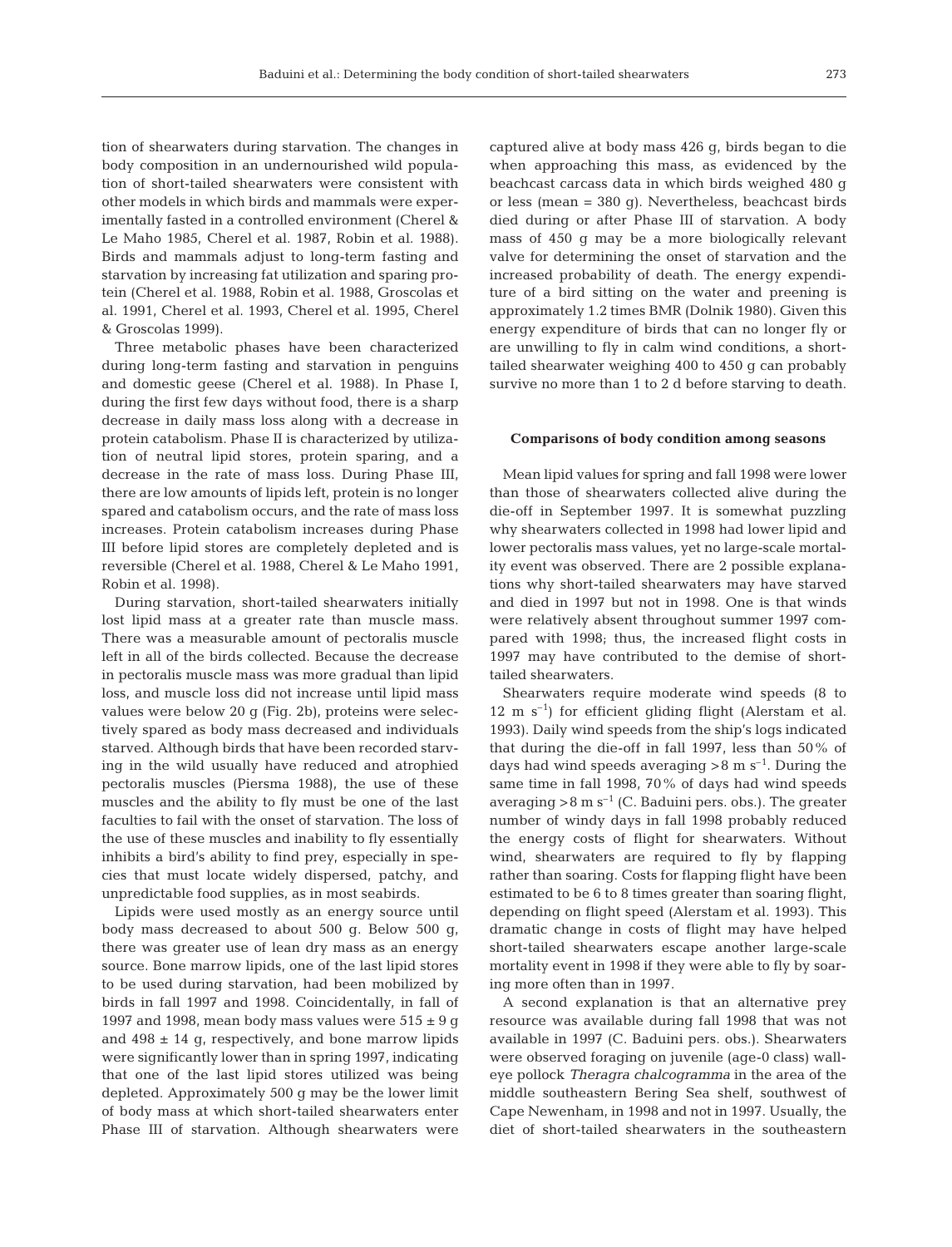Bering Sea is dominated by adult euphausiids, primarily *Thysanoessa raschii* (Hunt et al. 1996, Ogi 1980). A lack of euphausiids in nearshore surface waters or a shift in their horizontal and vertical distribution in 1997 may have made it difficult for short-tailed shearwaters to obtain sufficient resources (Baduini et al. 2001). In 1997 and 1998 a shift was observed in the diet of shorttailed shearwaters from primarily a euphausiid diet in spring, to an almost complete diet of fish, juvenile pollock, and sandlance *Ammodytes hexapterus* (Hunt et al. in press, C. Baduini pers. obs.). Predominant southwest winds and strong cross-shelf transport in water currents transported a substantial portion of the 1998 year class of pollock onto the Bering Sea shelf in August and September, and short-tailed shearwaters then foraged on them. It is possible that the availability of this prey resource sustained short-tailed shearwaters and prevented them from dying.

#### **Estimation of flight ranges**

Adaptive body mass loss and lipid levels have major implications for the amount of energy reserves shorttailed shearwaters can carry on board, for flight costs, and for distances that individuals can fly in search of food. Lower lipid levels limit travel distances between or among prey patches, and in the case of migration, limit the distances that can be traveled between major centers of ocean productivity. Short-tailed shearwaters migrate in waves of very large flock sizes (thousands to tens of thousands) and may occasionally stop to feed along the way. However, feeding conditions are unlikely to be consistent enough over areas of lower productivity to supply significant replenishment of reserves.

According to the estimated flight ranges, shearwaters weighing less than 500 g in fall 1997 and 1998 did not have enough lipid stores to complete a migratory flight out of the Bering Sea without refueling. Individuals weighing less than 426 g, with a maximum estimated flight range of 548 km (Table 3), were likely to starve unless they encountered prey aggregations where stores could be replenished. Short-tailed shearwaters have been estimated to travel from 600 to 1124 km  $d^{-1}$  while searching for prey and feeding in antarctic waters (Nicholls et al. 1998, Klomp & Schultz 2000). Our estimated range estimates indicate that birds in poor condition  $\left( < 500 \right)$  g body mass) in the southeastern Bering Sea were probably starving and close to death. Shearwaters captured alive in late summer 1999 weighed 570 g, on average, and had estimated flight ranges from 1950 to 7800 km. These birds could sustain flight between substantive prey aggregations while moving out of the Bering Sea and across the North Pacific Ocean.

The level of energetic stores also has implications for migration routes and the occurrence of starvation events. Upon leaving the colony at Cape Woolami in southeast Australia, adult short-tailed shearwaters have minimum flight ranges of 2080 km and maximum ranges of 8320 km (Table 3). Although the exact migration route is unknown and has been a topic of speculation for some time, it has been proposed that when short-tailed shearwaters are headed toward wintering grounds in the northern hemisphere, they migrate northward along the western side of the North Pacific Ocean toward Japanese waters, where the number of birds is greatest during April through June (Ogi et al. 1980, Oka & Maruyama 1986, Watabe et al. 1987, Minami et al. 1995). From Japanese waters, short-tailed shearwaters move toward the Bering and Chukchi Seas, where they spend the months of May though October feeding. At least 1 possible return route occurs along the coasts of Canada and northwestern United States, in the California Current region, where short-tailed shearwater sightings are greatest from September through January (Baltz & Morejohn 1977). There are few birds in Japanese waters from September to November, the prospected time when short-tailed shearwaters are headed southward during their return to breeding colonies (Watabe et al. 1987). A more direct route has been proposed in which shearwaters move northward in broad fronts directly toward the Northwest Pacific and progress rapidly through the equatorial western Pacific (Shuntov 1974), but there is little evidence (from sighting or net entrapment data) to support this pattern of movement. Upon arrival in the subarctic, birds move into the Sea of Okhotsk, the Bering and Chukchi seas, and the Gulf of Alaska. This migration route takes short-tailed shearwaters over waters of relatively low productivity in the subtropical and tropical equatorial zone. Data from a Coastal Zone Color Scanner composite image from 1978 to 1981, which projected changes in seawater color with changing concentrations of photosynthetic pigment and ocean productivity, showed that the shortest linear distance from Tasmania to productive waters was to the waters off Japan (courtesy of J. A. Elrod and G. C. Feldman, NASA/Goddard Space Flight Centre; data not shown). Also, there is a region just east of the Marshall Islands in the equatorial Pacific that has elevated photosynthetic production levels. The great circle route from southeast Australia to Japan is approximately 8700 km and from Tasmania to Japan is approximately 9300 km. If large groups of shorttailed shearwaters migrating from southeast Australia and Tasmania toward Japan do not encounter large aggregations of prey en route or shortly after they arrive, starvation events may occur because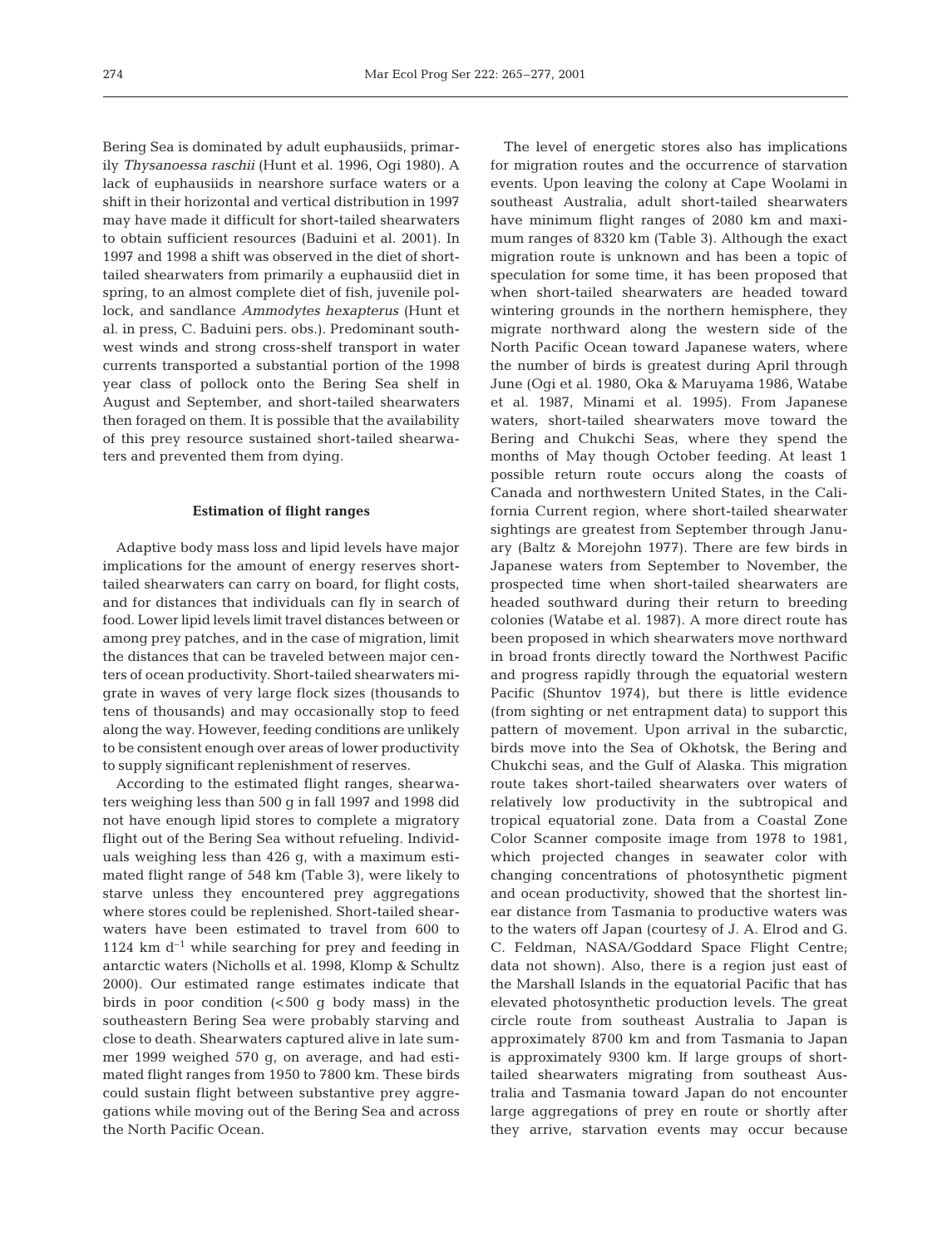exhausted lipid stores cannot be replenished upon arrival.

The body condition and thus energetic stores of parent short-tailed shearwaters influences the foraging strategy taken by parents when provisioning for offspring at the colony. Weimerskirch & Cherel (1998) described the alternation of long (9 to 17 d) and short (1 to 3 d) foraging trips that occurs when the body condition of adults and chicks fluctuate during the breeding season. Decisions whether to forage in close or distant waters were determined by the body condition of the parent. On average, there was only a 20 g (11 g) difference in body (lipid) mass of adults (after feeding chicks) returning from long (590 g) and short (570 g) foraging trips. This amount translated to a difference in flight range of 200 to 400 km for the 2 kinds of trips. The flight ranges we calculated were consistent with estimated flight ranges in which adults from the breeding colony on Bruny Island were observed to travel to the subantarctic polar front (1000 km roundtrip) and to the antarctic polar front (2400 km roundtrip) in search of prey (Weimerskirch & Cherel 1998). Shearwaters in relatively good body condition probably have energetic lipid stores that would support a flight range of 1000 km  $d^{-1}$  for up to 1 wk. This range would allow individuals time to find distant and less predictable, yet highly aggregated prey patches.

In this paper, we described patterns of lipid, muscle, liver, and bone marrow lipid loss in wild populations of short-tailed shearwaters. These provided us with the opportunity to understand the changes that occur in body composition with nutritional stress. On the basis of this information, we can predict the body condition of a short-tailed shearwater given its body mass and estimate the flight range and time remaining to find dense aggregations of prey from which stores may be replenished. The patterns of changes in body composition described here will be useful in understanding the annual energetic strategies and mortality patterns of short-tailed shearwaters during their long-distance annual movements between oceanic regions with high productivity and seasonal variability of prey resources.

*Acknowledgements.* Thanks to the captain and crew of the RV 'Alpha Helix' for their support and expertise on research cruises, and to the following for their assistance on cruises and in the laboratory: J. Carlson, T. Fotev, B. Gibbons, J. Jahncke, N. Karnovsky, B. M. Myers III, M. Ngo, J. Parga, C. Pickens, H. Revilee, G. Savage, M. Tran, and L. Vlietstra. A. Bennett, T. Bradley, and B. A. Hawkins provided helpful comments that improved the quality of this manuscript. This research was supported by National Science Foundation Office of Polar Programs grant NSF-OPP-9617287 to G.L.H. and by the National Oceanic and Atmospheric Administration, Pacific Marine Environmental Laboratory.

#### LITERATURE CITED

- Akkeson A, Karlsson L, Pettersson J, Walinder G (1992) Body composition and migrating strategies: a comparison between robins (*Erithacus rubecula*) from two stop-over sites in Sweden. Vogelwarte 36:188–195
- Alerstam T, Gudmundsson GA, Larsson B (1993) Flight tracks and speeds Antarctic and Atlantic seabirds: radar and optical measurements. Phil Trans R Soc Lond 340B:55–67
- Baduini CL, Hyrenbach KD, Coyle KO, Pinchuk A, Mendenhall V, Hunt GL Jr (2001) Mass mortality of short-tailed shearwaters in the southeastern Bering Sea during summer 1997. Fish Oceanogr 10:117–130
- Ballance LT (1995) Flight energetics of free-ranging redfooted boobies (*Sula sula*). Physiol Zool 68(5):887–914
- Baltz DM, Morejohn GV (1977) Food habits and niche overlap of seabirds wintering on Monterey Bay, California. Auk 94:526–543
- Chan-McLeod AAC, White RG, Russell DE (1995) Body mass and composition indices for female barren-ground caribou. J Wildl Manage 59:278–291
- Cherel Y, Groscolas R (1999) Relationships between nutrient storage and nutrient utilisation in long-term fasting birds and mammals. In: Adams NJ, Slotow RH (eds) Proc 22 Int Ornithol Congr, Durban. BirdLife South Africa, Johannesburg, p 17–34
- Cherel Y, Le Maho Y (1985) Five months of fasting in king penguin chicks: body mass loss and fuel metabolism. Am J Physiol 249:R387-R392
- Cherel Y, Le Maho Y (1991) Refeeding after the late increase in nitrogen excretion during prolonged fasting in the rat. Physiol Behav 50:345–349
- Cherel Y, Stahl JC, Le Maho Y (1987) Ecology and physiology of fasting in king penguin chicks. Auk 104:254–262
- Cherel Y, Robin JP, Le Maho Y (1988) Physiology and biochemistry of long-term fasting in birds. Can J Zool 66: 159–166
- Cherel Y, Robin JP, Heitz A, Calgari C, Le Maho Y (1992) Relationships between lipid availability and protein utilization during prolonged fasting. J Comp Physiol B 162: 305–313
- Cherel Y, Freby F, Gilles J, Robin JP (1993) Comparative fuel metabolism in gentoo and king penguins: adaptation to brief versus prolonged fasting. Polar Biol 13:263–269
- Cherel Y, El Omari B, Le Maho Y, Saboureau M (1995) Protein and lipid utilization during fasting with shallow and deep hypothermia in the European hedgehog (*Erinaceus europaeus*). J Comp Physiol B 164:653–658
- Christie WW (1982) Lipid analysis, 2nd edn. Pergamon Press Canada Ltd, Toronto
- Davis JL, Valkenburg P, Reed DJ (1987) Correlations and depletion patterns of marrow fat in caribou bones. J Wildl Manage 51:365–371
- Dobush GR, Ankney CD, Krementz DG (1985) The effect of apparatus, extraction time, and solvent type on lipid extractions of snow geese. Can J Zool 63:1917–1920
- Dolnik VR (1980) Time and energy budgets in free-living birds. Proc Zool Inst 113:2–36
- Douglas G, Setton A (1955) Mortality of shearwaters. Emu 55: 259–262
- Fournier MA, Hines JE (1994) Effects of starvation on muscle and organ mass of king eiders *Somateria spectabilis* and the ecological and management implications. Wildfowl 45:188–197
- Furness RW, Bryant DM (1996) Effect of wind on field metabolic rates of breeding northern fulmars. Ecology 77: 1181–1188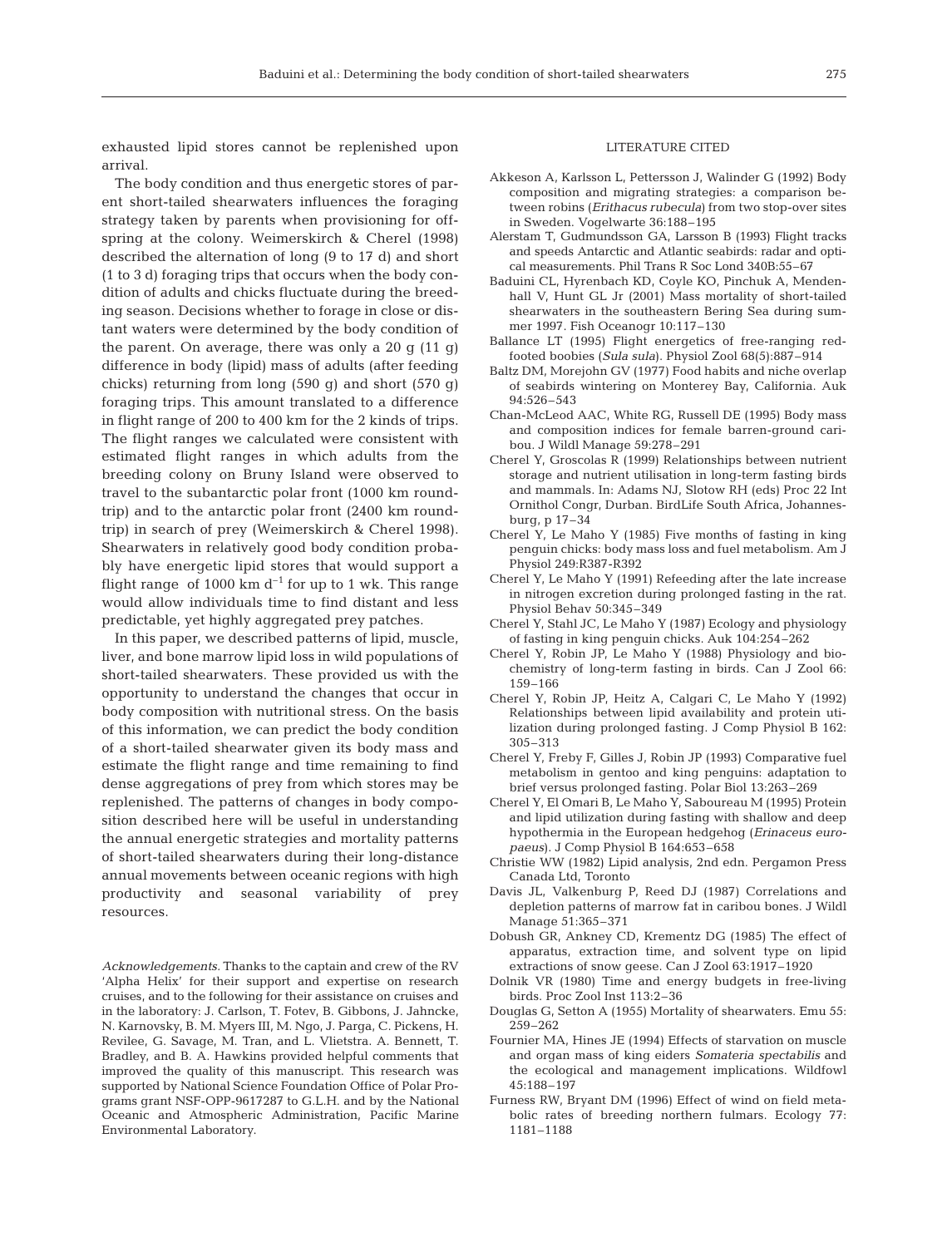- Gauthier G, Giroux JF, Bedard J (1992) Dynamics of fat and protein reserves during winter and spring migration in greater snow geese. Can J Zool 70:2077–2087
- Groscolas R, Schreiber L, Morin F (1991) The use of tritiated water to determine protein and lipid utilization in fasting birds: a validation study in incubation great-winged petrels, *Pterodroma macroptera*. Physiol Zool 64: 1217–1233
- Hunt GL Jr, Gould PJ, Forsell DJ, Peterson H Jr (1981) Pelagic distribution of marine birds in the Eastern Bering Sea. In: Hood DW, Calder JA (eds) The Eastern Bering Sea shelf: oceanography and resources. Office of Marine Pollution Assessment of the National Oceanic and Atmospheric Administration, University of Washington Press, Seattle, p 689–718
- Hunt GL Jr, Coyle KO, Hoffman S, Decker MB, Flint EN (1996) Foraging ecology of short-tailed shearwaters near the Pribilof Islands, Bering Sea. Mar Ecol Prog Ser 141:  $1 - 11$
- Hunt GL Jr, Baduini CL, Jahncke J (in press) Variation in diet of short-tailed shearwaters in the southeastern Bering Sea. Deep-Sea Res Part II
- Hutchinson AE, Owen RB (1984) Bone marrow fat in waterfowl. J Wildl Manage 48:585–591
- Jenni L, Jenni-Eiermann S (1999) Fat and protein utilisation during migratory flight. In Adams NJ, Slotow RH (eds) Proc 22nd Int Ornithol Congr, Durban. BirdLife South Africa, Johannesburg, p 1437–1449
- Jenni-Eiermann S, Jenni L (1991) Metabolic responses to flight and fasting in night migrating passerines. J Comp Physiol B161:465–474
- Jenni-Eiermann S, Schifferli L (1989) Body composition of starved tufted ducks *Aythya fuligula*, pocahrds *A. ferina* and little grebes *Tachybaptus ruficollis*. Wildfowl 40:99–105
- Jeske CW, Szymczak MR, Anderson DR, Ringleman JK, Armstrong JA (1994) Relationship of body condition to survival of mallards in San Luis Valley, Colorado. J Wildl Manage 58:787–793
- Kawaguchi K, Marumo R (1964) Mass mortality of slenderbilled shearwaters, *Puffinus tenuirostris*, in Suruga Bay. Misc Rep Yamashina Inst Ornithol 14:106–113
- Kerr DC, Ankney CD, Millar JS (1982) The effect of drying temperature on extraction of petroleum ether soluble facts of small birds and manuals. Can J Zool 60:470–472
- Klomp NI, Schultz MA (2000) Short-tailed shearwaters breeding in Australia forage in Antarctic waters. Mar Ecol Prog Ser 194:307–310
- Kuroda N (1967) A note on the mass mortality of *Puffinus tenuirostris* in Miyazaki, Kyushu. Tori 18:198–199 (in Japanese with English summary)
- La Jeunesse TA, Peterson RO (1993) Marrow and kidney fat as condition indices in gray wolves. Wildl Soc Bull 21: 87–90
- Lill A, Baldwin J (1983) Weight changes and the mode of depot fat accumulation in migratory short-tailed shearwaters. Aust J Zool 31:891–902
- Lindstrom A, Piersma T (1993) Mass changes in migrating birds: the evidence for fat and protein storage re-examined. Ibis 135:70–78
- Little K (1973) Bone behaviour. Academic Press, London
- Lovvorn JR (1994) Nutrient reserves, probability of cold spells and the question of reserve regulation in wintering canvasbacks. J Anim Ecol 63:11–23
- Minami H, Minagawa M, Ogi H (1995) Changes in stable carbon and nitrogen isotope ratios in sooty and short-tailed shearwaters during their northward migration. Condor 97: 565–574
- McRoy CP, Hood DW, Coachman LK, Walsh JJ, Goering JJ (1986) Processes and resources of the Bering Sea shelf (PROBES): the development and accomplishments of the project. Cont Shelf Res 5:5–21
- Nicholls DG, Stampton P, Klomp NI, Schultz M (1998) Postbreeding flight to Antarctic waters by a short-tailed shearwater *Puffinus tenuirostris*. Emu 98:79–82
- Ogi H, Kubodera T, Nakamura K (1980) The pelagic feeding ecology of the short-tailed shearwater *Puffinus tenuirostris* in the subarctic Pacific region. J Yamashina Inst Ornithol 12:19–44 (in English)
- Oka N, Maruyama N (1985) Visual evaluation of tibiotarsus and femur marrows as a method of estimating nutritive conditions of short-tailed shearwaters. J Yamashina Inst Ornithol 17:57–65
- Oka N, Maruyama N (1986) Mass mortality of short-tailed shearwaters along the Japanese coast. Tori 34:97–104
- Owen N, Cook WA (1977) Variations in body weight, wing length and condition of mallard *Anas platyrhynchos platyrhynchos* and their relationship to environmental changes. J Zool 183:377–395
- Ozawa K (1964) Records and observations of an unusual wreck of slender-billed shearwaters on the Pacific coast of Japan, end of May, 1964. Misc Rep Yamashina Inst Ornithol 4:114–117
- Packard GC, Boardman TJ (1987) The misuse of ratios to scale physiological data that vary allometrically with body size. In: Feder ME, Bennett AF, Burggren WW, Huey RB (eds) New directions in ecological physiology. Cambridge University Press, Cambridge, p 216–239
- Pennycuick CJ (1989) Bird flight performance: a practical calculation manual. Oxford University Press, New York. Software available at: http://nhsbig.inhs.uiuc.edu/wes/ pennycuick.html
- Piersma T (1988) Breast muscle atrophy and constraints on foraging during the flightless period of wing molting great crested grebes. Ardea 76:96–106
- Piersma T, Jukema J (1990) Budgeting the flight of a longdistance migrant: changes in nutrient reserve levels of bar-tailed godwits at successive spring staging sites. Ardea 78:315–337
- Pond CM (1978) Morphological aspects and the ecological and mechanical consequences of fat deposition in wild vertebrates. Annu Rev Ecol Syst 9:519–570
- Raveling DG, Sifri M, Knudsen RB (1978) Seasonal variation of femur and tibiotarsus constituents in Canada geese. Condor 80:246–248
- Robin JP, Frain M, Sardet C, Groscolas R, Le Maho,Y (1988) Protein and lipid utilization during long-term fasting in emperor penguins. Am J Physiol 254:R61-R68
- Robin J, Boucontet L, Chillet P, Groscolas R (1998) Behavioral changes in fasting emperor penguins: evidence for a 'refeeding signal' linked to a metabolic shift. Am J Physiol 274:R746-R753
- Roby DD (1991) A comparison of two noninvasive techniques to measure total body lipid in live birds. Auk 108:509–518
- Serventy DL (1958) Recent studies on the Tasmanian muttonbird. Aust Mus Mag 12:327–332
- Serventy DL (1967) Aspects of the population ecology of the short-tailed shearwater, *Puffinus tenuirostris*. Proc 14th Int Orn Congr, Oxford, p 165–190
- Shuntov VP (1974) Seabirds and the biological structure of the ocean. Serial No TT-74–55032. National Technical Information Service, US Department of Commerce, Springfield (translated from Russian)
- Skira IJ (1986) Food of the short-tailed shearwater, *Puffinus tenuirostris*, in Tasmania. Aust Wildl Res 13:481–488